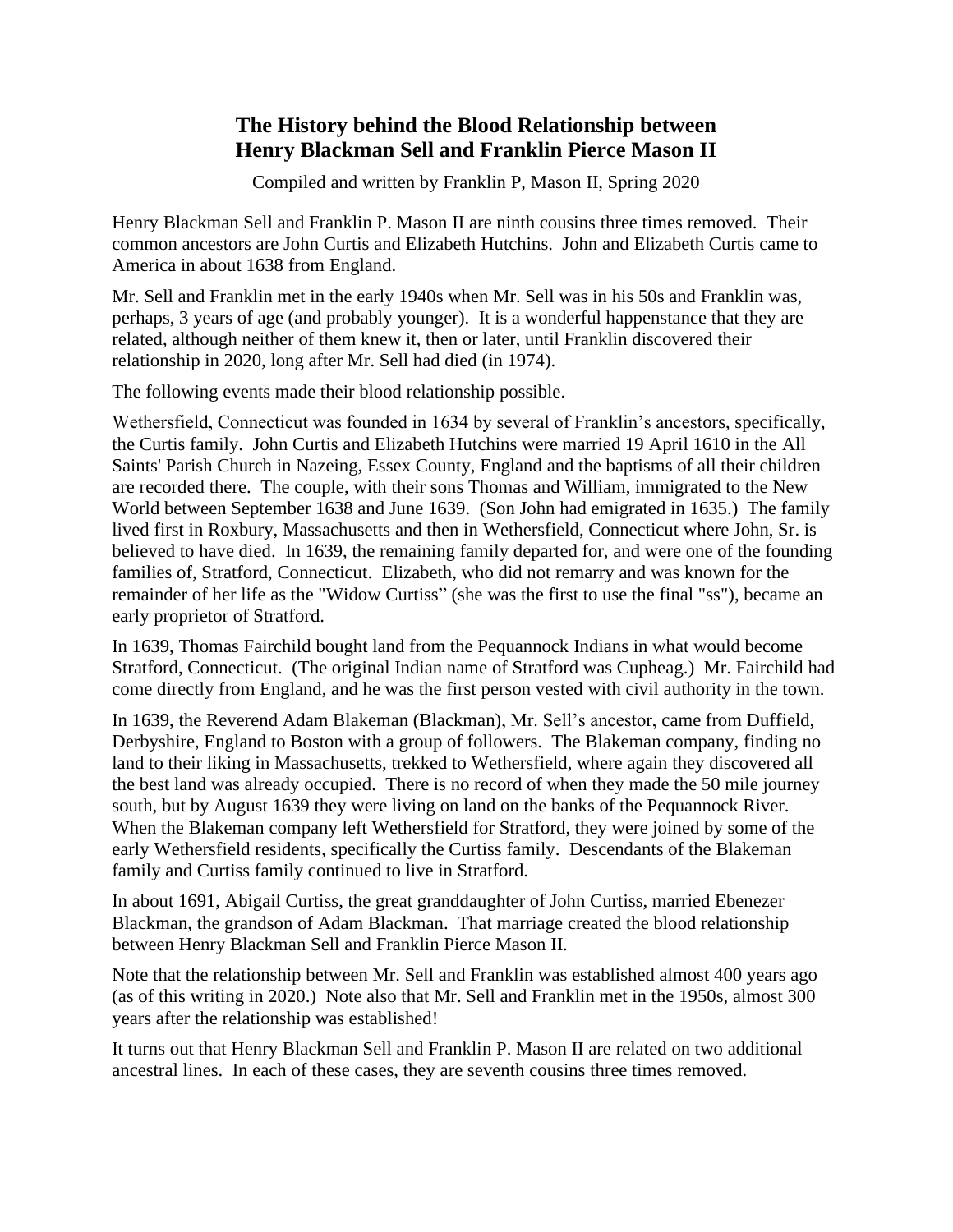## **First Genealogical Relationship Between Henry Blackman Sell and Franklin Pierce Mason II:**

## **John Curtis and Elizabeth Hutchins**

| John Curtis(s)<br>$(1577-1639)$         | <b>Elizabeth Hutchins</b><br>$(1588 - 1658)$ |                                         |                                 |
|-----------------------------------------|----------------------------------------------|-----------------------------------------|---------------------------------|
| <b>William Curtiss</b><br>$(1618-1702)$ | Mary                                         | Adam Blackman<br>(Blakeman) (1598-1665) | Jane Wheeler<br>$(1600 - 1674)$ |
| Jonathan Curtiss<br>$(1644 - 1681)$     | Abigail Thompson<br>$(1646 - 1731)$          | Rev. John Blackman<br>$((1631 - 1662))$ | Dorothy Smith<br>(1636-         |
| Abigail Curtiss (1671-1734)             |                                              | Ebenezer Blackman (1656-1715)           |                                 |
| Ebenezer Blackman (1693-1753)           |                                              | Mehitabel Adams (                       |                                 |
| Peter Blackman (1735-1793)              |                                              | Mary McEwen                             |                                 |
| Truman Blackman (1763-1850)             |                                              | Hanna Sherman                           |                                 |
| Alva Blackman (1794-1862)               |                                              | Almira Briggs (1802-after 1851)         |                                 |
| Charles Blackman (1833-1912)            |                                              | Mary E. Billings (1837-1913)            |                                 |
| Mary B. Blackman (1866-                 |                                              | Henry Thorne Sell (1853-1928)           |                                 |
| Henry Blackman Sell (1889-1974)         |                                              | Maude O'Harrow (1889-1975)              |                                 |

# **Ancestors of Henry Blackman Sell**

### **Ancestors of Franklin Pierce Mason II**

| John Curtis(s) (1577-1639)      | Elizabeth Hutchins (1588-1658) |
|---------------------------------|--------------------------------|
| John Curtis(s) (1614-1707)      | Elizabeth (                    |
| Israel Curtis(s) (1644-1704)    | Rebecca Beardsley              |
| John Curtis(s) (1670-1754)      | Joanna Burr                    |
| Abigail Curtis(s) (1704-1787)   | David Hurd (1701-1753)         |
| Peter Hurd (1724-1771)          | Sarah Squire                   |
| Sarah Hurd (1753-1826)          | David Curtis 1746-1777         |
| David Curtis (1771-1858)        | Lucy Ann Parmelee              |
| Sarah Ann Curtis (1794-1875)    | John Jay Knox (1791-1876)      |
| Cordelia L. Knox (1817-1876)    | Andrew Anderson (1816-1876)    |
| Sarah Knox Anderson (1850-1926) | Ambrose Edward Barnes          |
| Genevieve Knox Barnes           | <b>Willard Cassidy Mason</b>   |
| <b>Willard Franklin Mason</b>   | <b>Agnes Armstrong Leckie</b>  |
| Franklin Pierce Mason II        | Christina Lois Potter          |

Common ancestors: John Curtis(s) and Elizabeth Hutchins

Conclusion: Ninth cousins three times removed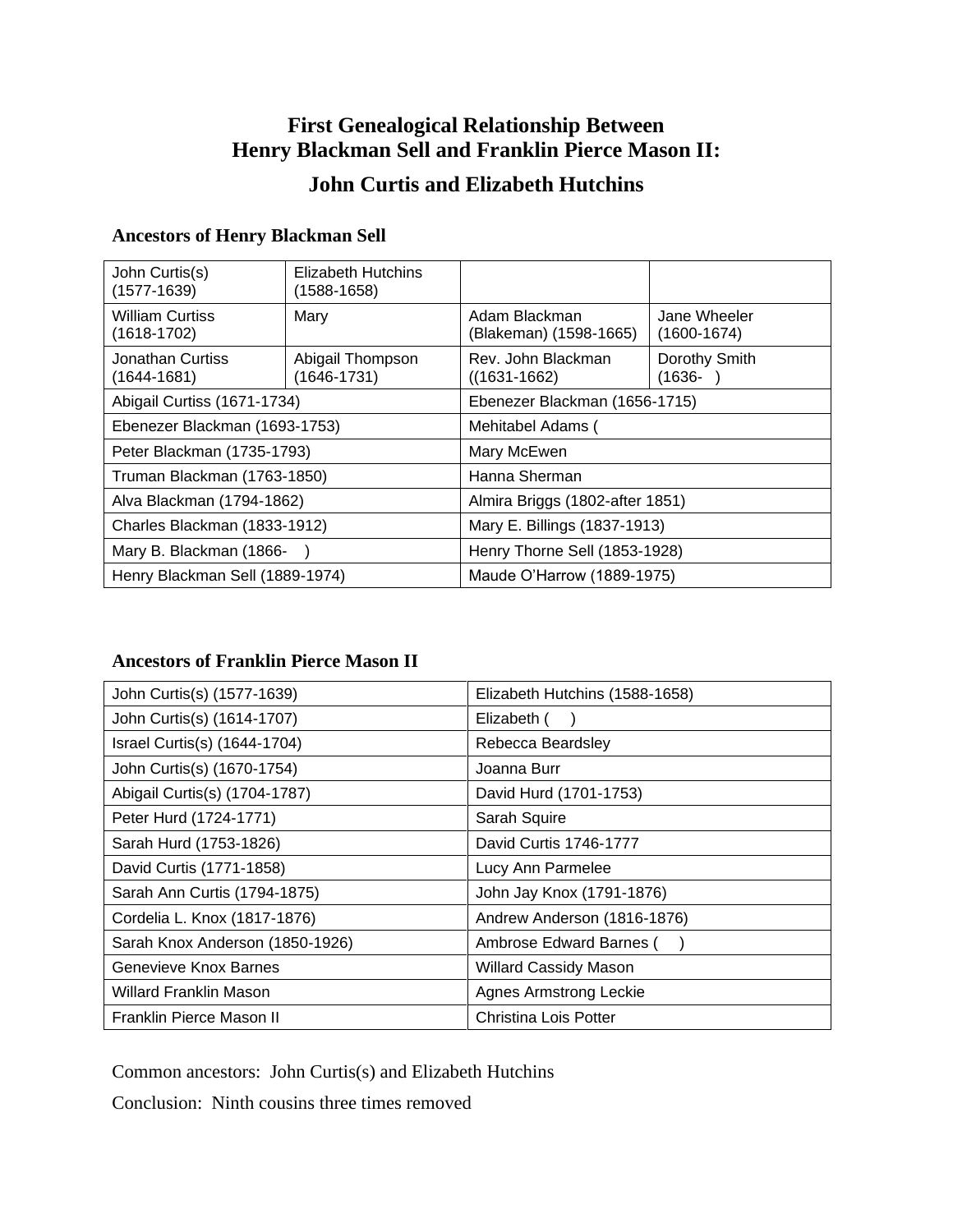# **Second Genealogical Relationship Between Henry Blackman Sell and Franklin Pierce Mason II:**

# **William Edwards and Ann Cole**

### **Ancestors of Henry Blackman Sell**

| William Edwards (1612-1685)       | Ann Cole                      |
|-----------------------------------|-------------------------------|
| Ann Edwards (1653-1705)           | John Squire                   |
| John Squire (1694-1740)           | Rebecca Ellis                 |
| Ellis Squire (1738-1822)          | <b>Phebe Russell</b>          |
| Parnel Squire (1775-)             | James Fordham                 |
| Stephen Crane Fordham (1801-1884) | Harriett C. Squire            |
| Martha A. Fordham                 | Henry Thorne Sell (1823-1870) |
| Henry Thorne Sell (1853-1928)     | Mary B. Blackman              |
| Henry Blackman Sell (1889-1974)   | Maude O'Harrow (1889-1975)    |

### **Ancestors of Franklin Pierce Mason II**

| William Edwards (1612-1685)     | Ann Cole                      |
|---------------------------------|-------------------------------|
| Thomas Edwards (1647-1698)      | Abigail Dodge                 |
| Elizabeth Edwards (1682-1761)   | Job Parmelee                  |
| Thomas Parmelee (1711-1783)     | Sarah Gould                   |
| John Gould Parmelee (1744-1776) | Ann Hurd                      |
| Lucy Ann Parmelee               | David Curtis                  |
| Sarah Ann Curtis (1794-1875)    | John Jay Knox (1791-1876)     |
| Cordelia L. Knox (1817-1876)    | Andrew Anderson (1816-1876)   |
| Sarah Knox Anderson (1850-1926) | Ambrose Edward Barnes (       |
| Genevieve Knox Barnes           | <b>Willard Cassidy Mason</b>  |
| <b>Willard Franklin Mason</b>   | <b>Agnes Armstrong Leckie</b> |
| Franklin Pierce Mason II        | <b>Christina Lois Potter</b>  |

Common ancestors: William Edwards and Anne

Conclusion: Seventh cousins three times removed